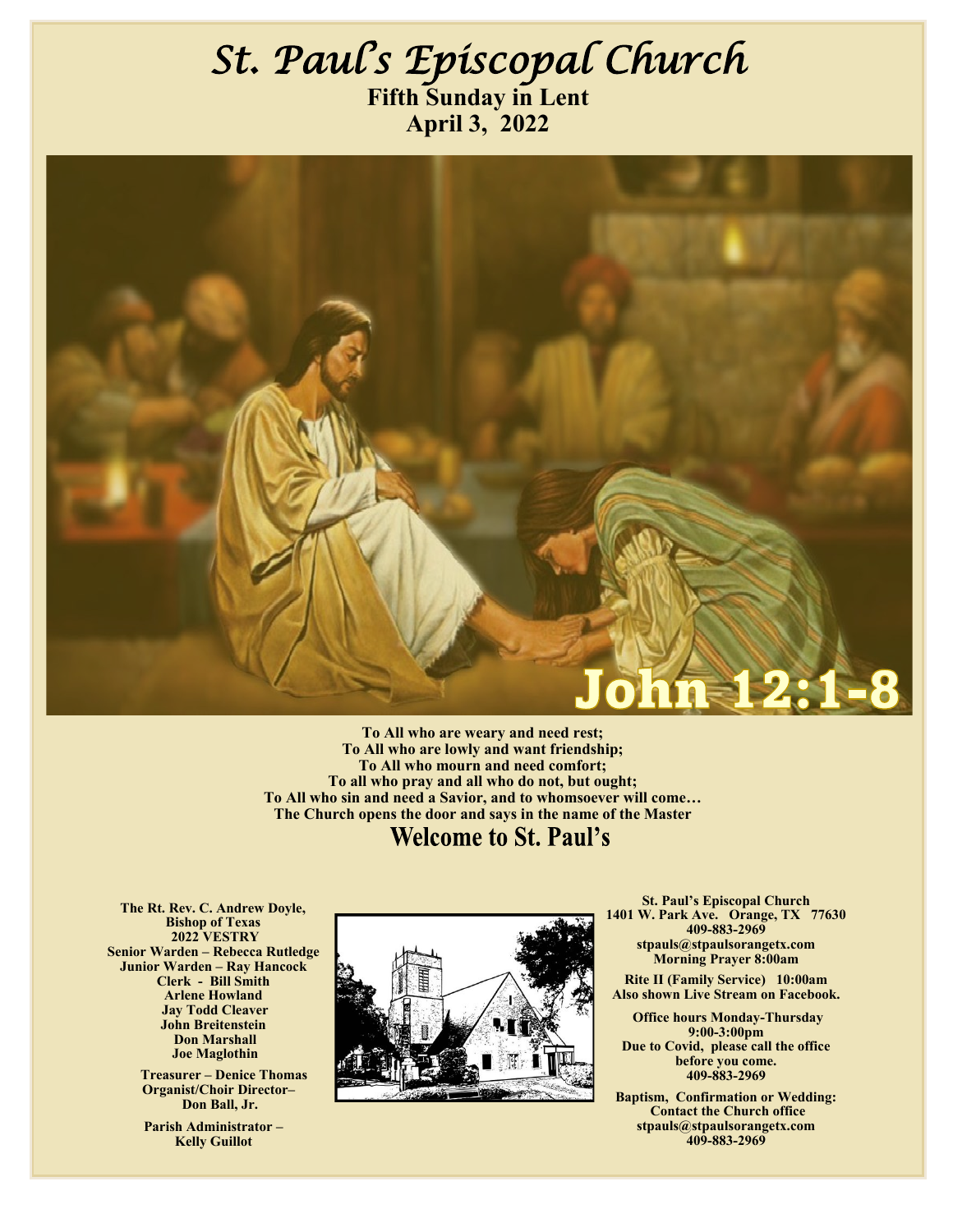# **The Fifth Sunday in Lent The Holy Eucharist: Rite Two**<br>The service is in the *Book of Common Prayer (BCP)*, a blue book.

Hymns are in *The Hymnal*, a maroon book. Hymn numbers beginning with "S" are at the front of The Hymnal. Or LEV, Lift Every Voice and Sing II Hymnal Or Renew Hymnal

#### **The Word of God**

| Processional Hymn                       | There's a Wideness in God's Mercy          | 470                 |
|-----------------------------------------|--------------------------------------------|---------------------|
| <b>Opening Acclamation</b>              |                                            | BCP, 355            |
| Collect of Purity                       |                                            | BCP, 355            |
| Kyrie                                   | Lord Have Mercy                            | $S-91$              |
| The Collect of the Day                  |                                            | See readings insert |
| <b>The Lessons</b>                      |                                            |                     |
| <b>First Reading</b>                    |                                            | See readings insert |
| Psalm                                   |                                            | See readings insert |
| <b>Second Reading</b>                   |                                            | See readings insert |
| Sequence Hymn                           | <i>I Love Thee, but Not Because I Hope</i> | 682                 |
|                                         |                                            | $Vv. 1-4$           |
| <b>The Gospel</b>                       |                                            | See readings insert |
| Sequence Hymn                           | <i>I Love Thee, but Not Because I Hope</i> | 682                 |
|                                         |                                            | Vv. 5,6             |
| <b>The Sermon</b>                       |                                            | Rev. James Nelson   |
| <b>The Nicene Creed</b>                 |                                            | <b>BCP, 358</b>     |
| <b>Prayers of the People, Form IV</b>   | <b>BCP, 388</b>                            |                     |
| <b>Confession of Sin</b>                | BCP, 360                                   |                     |
| <b>The Peace</b>                        |                                            | <b>BCP, 360</b>     |
| Announcements, Birthdays, Anniversaries |                                            |                     |

#### **The Holy Communion**

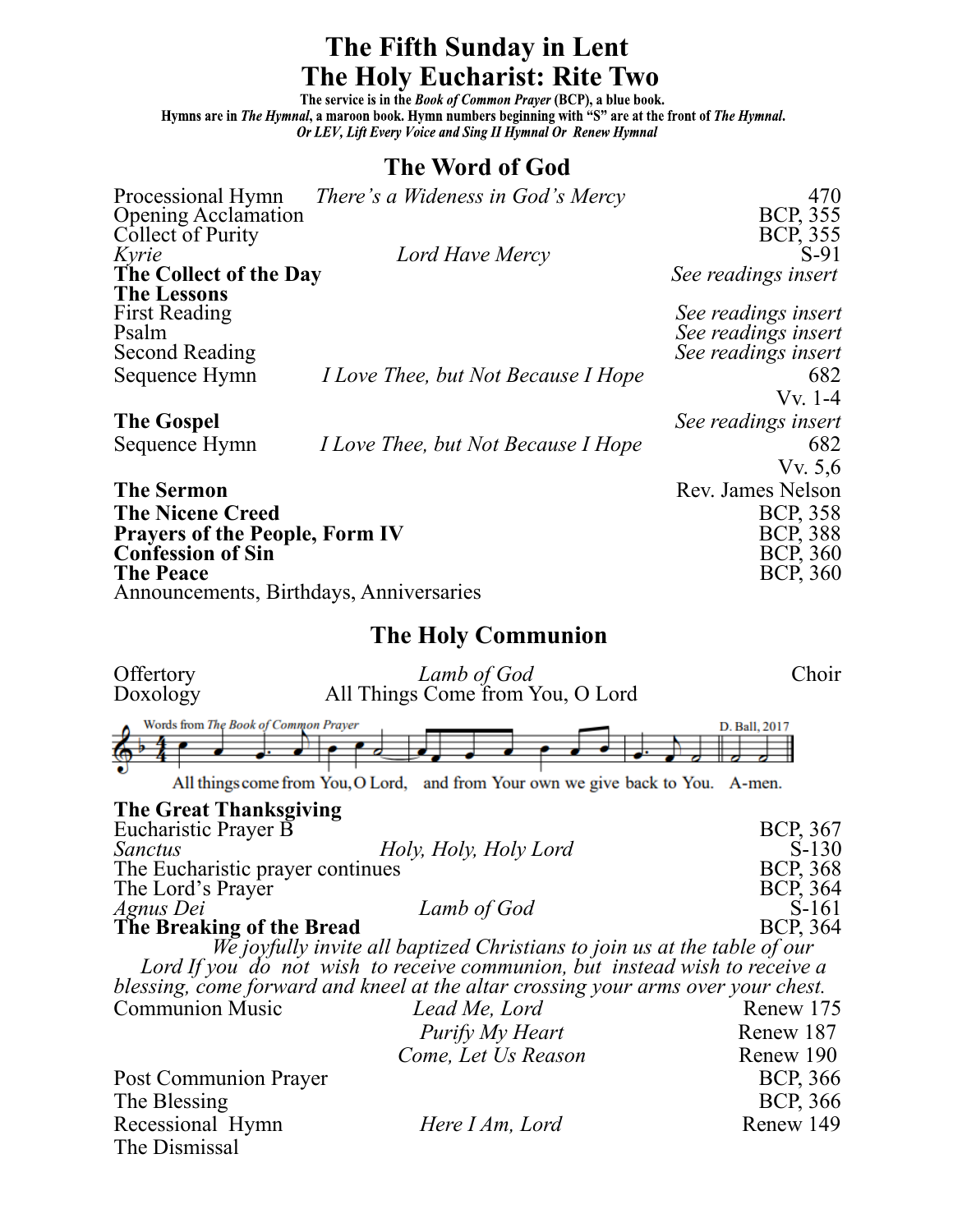### **St. Paul's Friends and Family Prayer List**

| Jay Todd Cleaver<br>Amanda Watt<br>Jenny Guth<br>Cayden, Whitney and<br>Tyler Legrand<br>Cheryl Blanchard<br>Rosie Hurst<br>Charlie Pieper<br>Kenric Marshall<br>Don Marshall | Jerry and Petroula<br>Ruehlen<br><b>Timothy Ruehlen</b><br>Tom Freeland<br>Leona Fields<br>David Haley<br>Father Bob<br><b>Betsy Phillips</b><br><b>Sharon Childress</b><br>Becca Hagan | <b>Robert Cheek</b><br>Samantha<br><b>Ester Jeans</b><br>Barbara Klein<br>Chuck Knipp<br><b>Shawn Best</b><br>Debra Ball<br>Brian Engle<br>Rev. Cindy Engle<br>Jasper Richmond | <b>Susie Bromley</b><br><b>Walter Rotsch</b><br>Lin Odom<br>Melissa Riehle<br>Alyssa & Keene Wilson<br>Shawn Fittons, Sr.<br>Shawn Fittons, Jr.<br>Greg Ball<br>Mother Mitzi George |
|-------------------------------------------------------------------------------------------------------------------------------------------------------------------------------|-----------------------------------------------------------------------------------------------------------------------------------------------------------------------------------------|--------------------------------------------------------------------------------------------------------------------------------------------------------------------------------|-------------------------------------------------------------------------------------------------------------------------------------------------------------------------------------|
| Sabine Lamar                                                                                                                                                                  | <b>Bobbie Carson</b>                                                                                                                                                                    | Justin Morvant                                                                                                                                                                 |                                                                                                                                                                                     |
| The Woodleys                                                                                                                                                                  | David Silk                                                                                                                                                                              | Eloy Serenil                                                                                                                                                                   |                                                                                                                                                                                     |

Prayers : All Military persons deployed in dangerous areas.

Pray for the people in Ukraine, for all people suffering with a an illness, Victims of Violence, Victims of natural disasters, City of Refuge, Schools, All Ministries of St. Paul's, All first responders, all medical personnel, and essential workers and the unemployed. Talbert Meadows, Regina. Tracy Underwood, Chris, Delores Cleaver, Sidney, Jacquie Pence, Casey D., Beth Holm, Joanne Price, June & Merrill Stringer & Dena, Kelly and John, Nancy Ellis, Cathy Tompkins, Ross, Deanna Davis, Matthew H., Alison Clary, Renee, Jennifer, Jill, Gabriel, Josie Walter, Margaret & Debbie Herrington, Charlotte Parker, Elizabeth, Kelly Clawson, Thomas Ray Manuel, Tim Fading , Brianna, Mary Guillot, Bette, Carol and Bruce Thornburgh, Nick Tullier, Tim Lawler, Melanie Maxie, Kay Gragg, Kay Stone, Yolanda, Mary Ann, Kim Keyser, Anne Hoffpauir, Janelle Ramsey, Erin Lawler, George Schroeder, Kathleen, Ronnie and Margaret Sonnier, Kailey Smith & Family, Barbara Richard, Tony Dallas, Steve Roger, Dave Shows, Sharon Debes, Mickie Davis, Anthony Sparacino, Marcia Sharp, Josephine Crew, Kenny Slaughter, Freddie Nail, Felicia, Dale

| 5th Sunday in Lent                                                                                                                                                  | <b>Palm Sunday</b>                                                                                                                                                   |  |
|---------------------------------------------------------------------------------------------------------------------------------------------------------------------|----------------------------------------------------------------------------------------------------------------------------------------------------------------------|--|
| <b>April 3, 2022</b>                                                                                                                                                | <b>6th Sunday in Lent</b>                                                                                                                                            |  |
|                                                                                                                                                                     | <b>April 10, 2022</b>                                                                                                                                                |  |
| Lectors / Eucharistic Ministers                                                                                                                                     | Lectors / Eucharistic Ministers                                                                                                                                      |  |
| 10:00 AM 1st Reading<br>Isaiah 43:16-21<br>Psalm 126<br><b>Ruth Hancock</b><br>EM 2 <sup>nd</sup> Readings, Prayers, Chalice<br>Philippians 3:4b-14<br>Don Marshall | 10:00 AM 1st Reading<br>The Liturgy of the Palms<br>Psalm 118:1-2, 19-29<br>Luke 19:28-40<br>The Liturgy of the Word<br>Isaiah 50:4-9a<br>Psalm 31:9-16<br>Earl Geis |  |
| Gospel: John 12:1-8<br>Sermon: Rev. Jim Nelson<br>Acolytes: Sr. Acolytes                                                                                            | EM 2 <sup>nd</sup> Readings, Prayers, Chalice<br>Philippians 2:5-11<br>Arlene Howland                                                                                |  |
| Vestry Person: Ray Hancock                                                                                                                                          | Gospel:<br>Sermon: Rev. Steven Balke                                                                                                                                 |  |
| Ushers: Don & Shirley Marshall                                                                                                                                      | Acolytes: Sr. Acolytes                                                                                                                                               |  |
| Altar Guild: Pat & Earl Geis<br>Paula Pennington                                                                                                                    | Vestry Person: Bill Smith<br>Ushers: Ray & Ruth Hancock                                                                                                              |  |
| Flower Guild: No Flowers during Lent                                                                                                                                | Altar Guild: Becky Rutledge                                                                                                                                          |  |
|                                                                                                                                                                     | <b>Annie Reeves</b>                                                                                                                                                  |  |
|                                                                                                                                                                     | Ginnie Rotsch                                                                                                                                                        |  |
|                                                                                                                                                                     | Flower Guild: No Flowers during Lent                                                                                                                                 |  |

Before the service speak to God in the silence of your heart. During the service let God speak to you through Word and Sacrament. After the service speak with your neighbor!